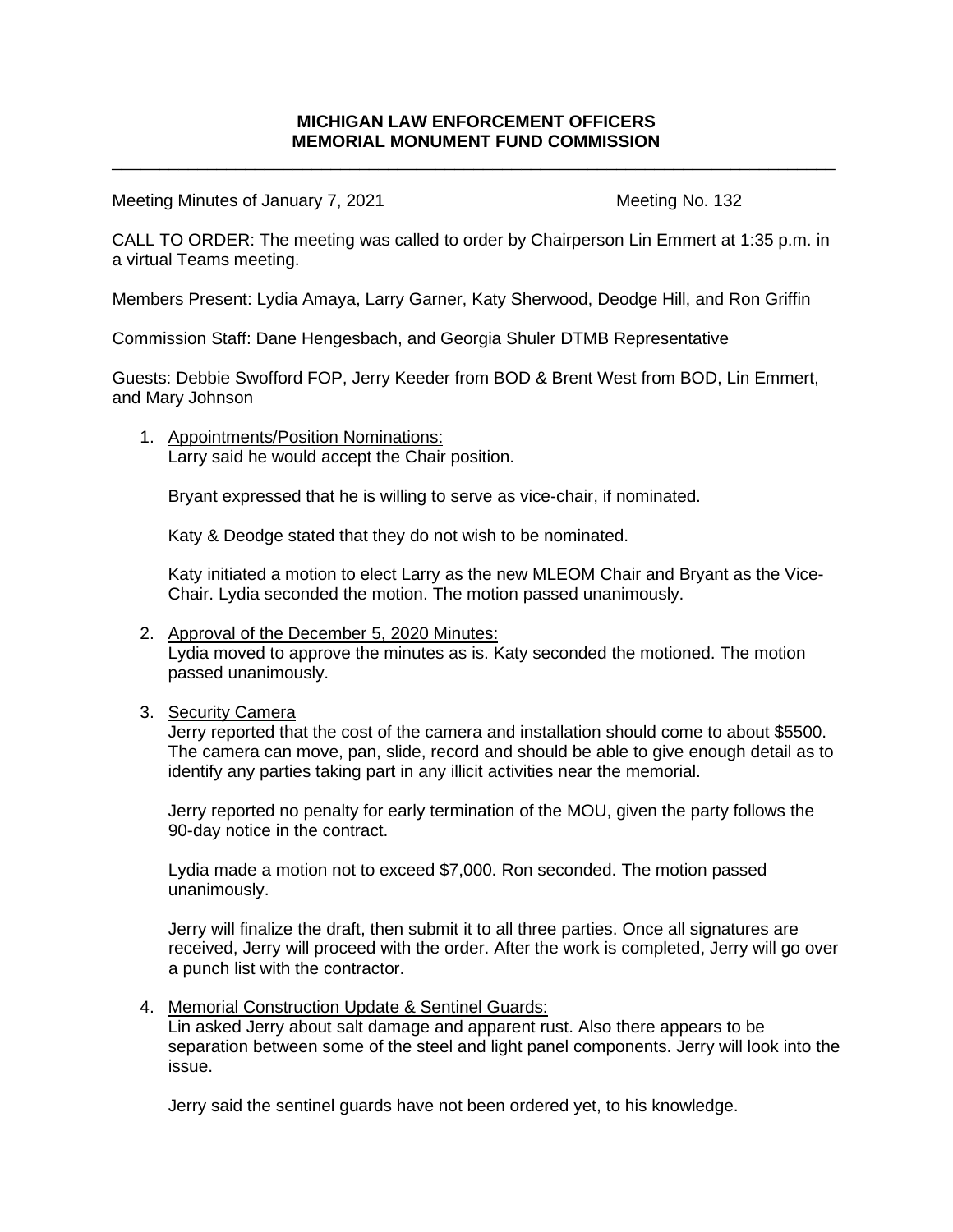Dane has also not seen a cost come through for the sentinel guards.

Jerry told commissioners that the maintenance charges for 2020 will not be billed. DTMB is working on an estimate of what the projected costs are expected to be for 2021.

5. Financial Statement:

Dane provided an up-to-date financial statement.

A donation of \$2,234.59 was made from the Memorial Mile event, sponsored by FOP Lodge #130. Including Lydia's Muskegon area walk.

The Gerstacker Foundation check came through at \$9,100.

\$5,000 was received from the Unity Team.

Ron led a discussion of past fundraising efforts and expectations of commission members.

Fundraising will be an ongoing need and focus as maintenance costs arise and names are added.

6. Executive Reorganization Order:

Lin caught the commission up to speed on how an ERO could affect them. Under an ERO, the governor gives an order to reorganize and maintain a commission, without input from the legislature.

- 7. Memorial Flags: Mary volunteered to collect and keep the flags that had flown over the memorial.
- 8. Electronic Signature for Thank You Letters: Larry will send Georgia a copy of his signature for donation thank you letters.
- 9. Names to be Honored:

The list is currently being reviewed. The working total is currently 50. If all 50 names are added to the memorial there will be 142 spaces left for names. The new working total of names will now require 5 panels minimum to be removed, engraved, and replaced.

The current standard that was set by the new legislation is intended to mirror the national memorial.

10. Website/Facebook:

Mary & Lin have asked that the new members look over the website. Two commission members will need to take on these responsibilities. Lydia and Deodge volunteered.

11. Memorial Signage:

It was determined that this topic should be discussed at a future meeting.

12. Supply Storage:

Lin will give her resources to Larry.

Mary volunteered to take the flags. Mary currently has t-shirts.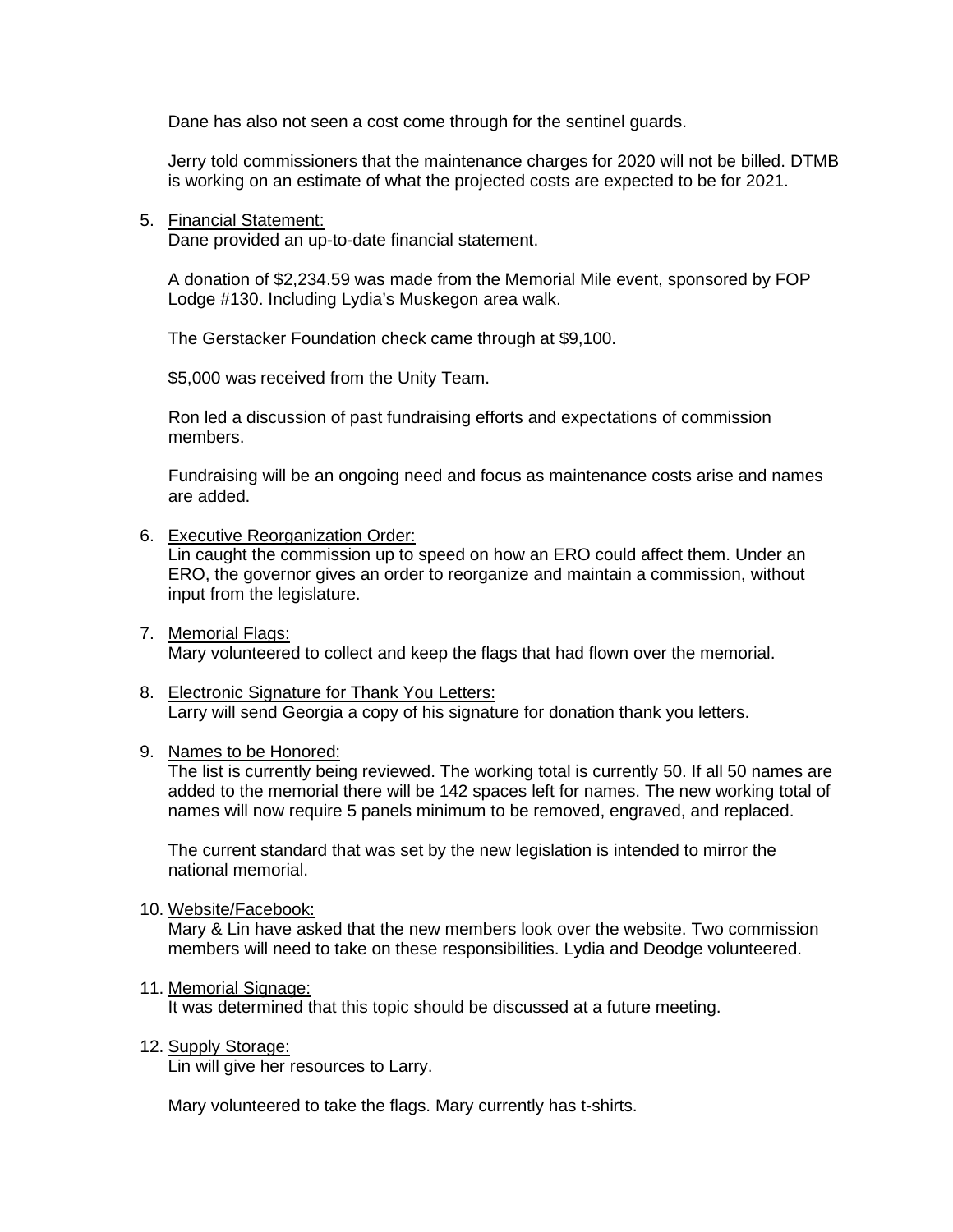Debbie has a few coins left and some postcards, as well as stands for presentations – she requests permission to keep them for the time being for fundraising efforts.

Lydia volunteered storage space. She and Mary will meet up to move materials under Lydia's care.

Lydia motioned to adjourn. Katy seconded the motion. The motion passed unanimously. Meeting was adjourned at 3:15 p.m.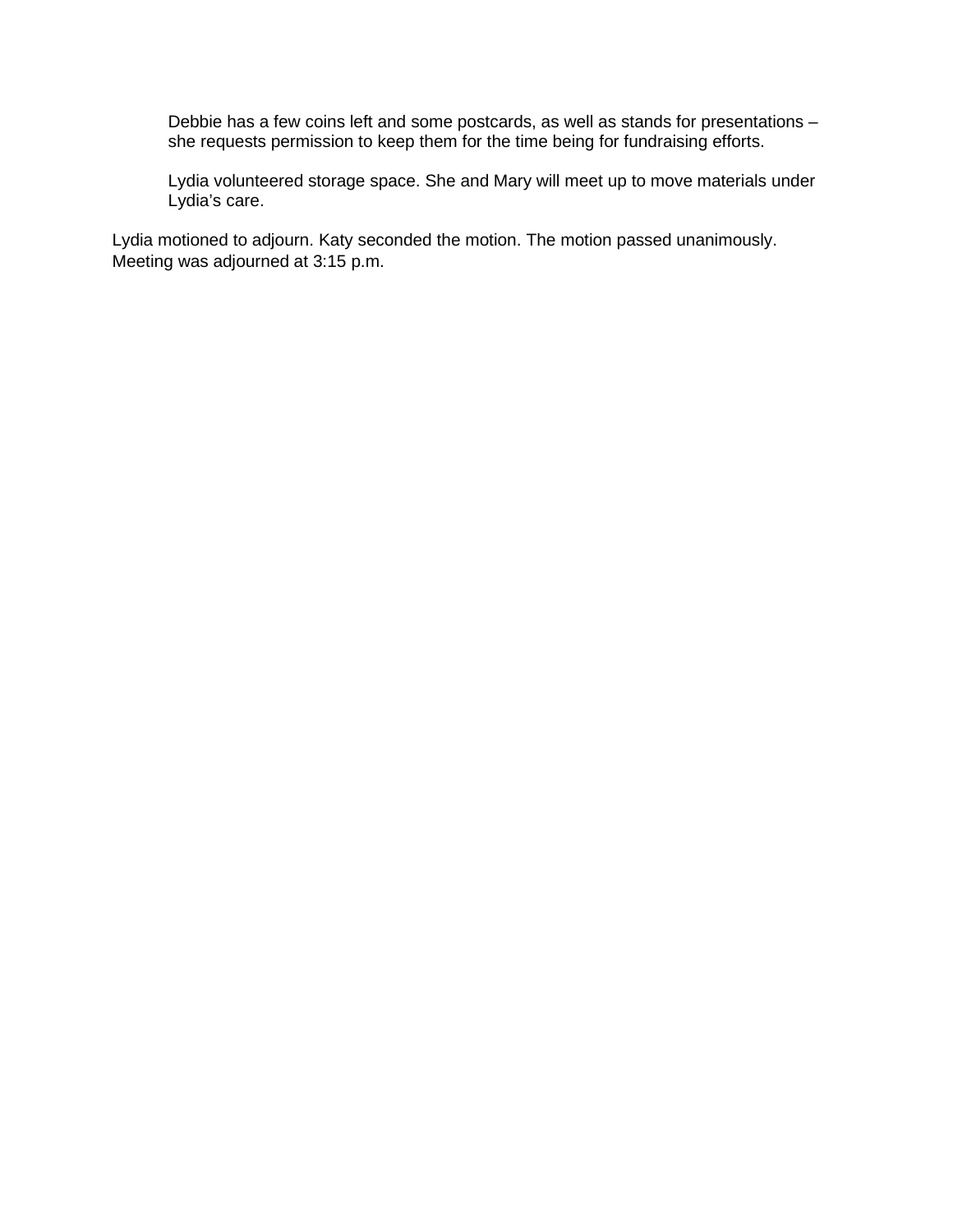\_\_\_\_\_\_\_\_\_\_\_\_\_\_\_\_\_\_\_\_\_\_\_\_\_\_\_\_\_\_\_\_\_\_\_\_\_\_\_\_\_\_\_\_\_\_\_\_\_\_\_\_\_\_\_\_\_\_\_\_\_\_\_\_\_\_\_\_\_\_\_\_\_\_\_\_

Meeting Minutes of March 4, 2021 Meeting No. 133

CALL TO ORDER: The meeting was called to order by Chairperson Larry Garner at 1:01 p.m. in a virtual Teams meeting.

Members Present: Lydia Amaya, Larry Garner, Bryant Osikowicz, and Ron Griffin

Commission Staff: Dane Hengesbach, and Georgia Shuler DTMB Representative

Guests: Debbie Swofford FOP, Lin Emmert, Mary Johnson, and a member of the public

1. Approval of the January 7, 2020 Minutes: Bryant moved to approve the minutes as is. Lydia seconded the motioned. The motion passed unanimously.

### 2. Memorial Construction Update:

Georgia gave a brief overview of a car crash incident that took place on the memorial grounds. Bryant and Georgia will follow up to see if a police report has been filed and see if any steps need to be taken on behalf of the Commission.

David responded about the separation of the panels stating that Robert will go out to the memorial and assess the needs once the weather warms up.

### 3. Financial Statement:

Three checks were received in the last month, one from the Unity Team and two from Mary Johnson's family.

Dane reported that an expense of roughly 13K will be charged to the Commission for Joel's assistance on the monument construction project as the project manager.

#### 4. Names to be Honored:

Mary circulated the current list of names. The list is nearly finalized but Mary is still waiting to hear back from an agency regarding a couple names. There are also some questions that still need to be answered about names that are being included on the national monument. Once the list is ready, it will be posted to the website for a couple of weeks and sent to Bonnie so she can plan the placement of the names. The list of names that Mary has high confidence in is currently 51.

An additional name was submitted 3/3/21. The new submission may need to go on the 2022 list of names to be honored, no final determination has been made yet.

Mary made some recommendations as to how organization names could appear.

Lin indicated that the Commission will have to get a more exact estimate of the cost to add names from Bonnie and the artist and an updated timeline for the additions. Due to the time required for name additions, a service to honor the added names may need to be held in summer.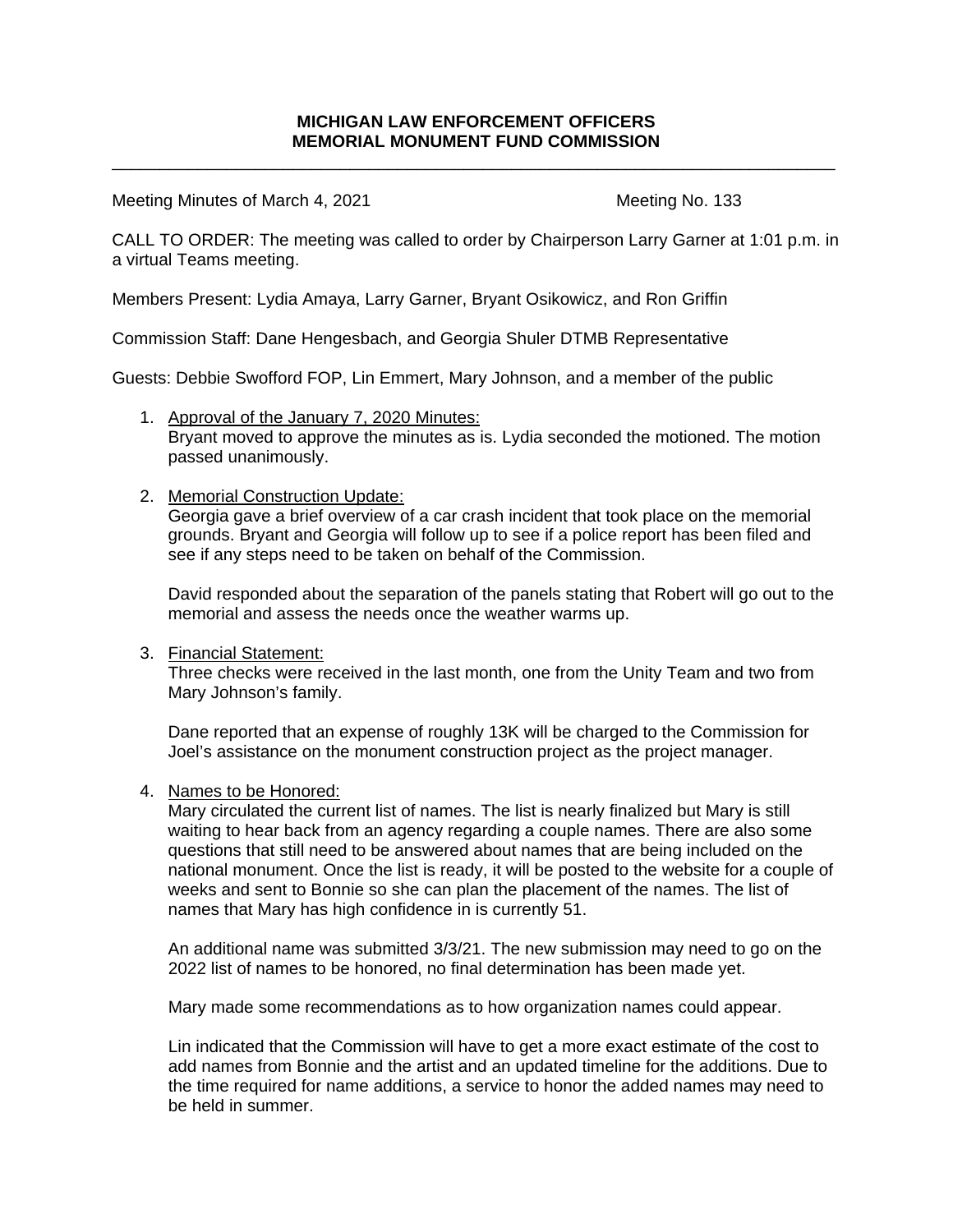Mary said she would submit a working list of the names to be honored to Bonnie and Robert before the next meeting.

#### 5. Website/Facebook:

The Facebook site has been transitioned to operating under Lydia and Deodge as the admins.

Lydia is looking into adding an auto-pay option to the MLEOM website. She also suggests MLEOM could look into becoming part of the State of Michigan SEOC Charitable Campaign. Dane provided background on how the state charitable campaign operates. Dane will reach out and see how a charity gets added onto that campaign and how a charity qualifies.

#### 6. Fundraising:

Bryant led a discussion of how the statute that governs the Commission impacts fundraising.

Lin suggested that for any fundraising efforts the Commission should stress why the monument requires ongoing funding.

#### 7. Donor Wall:

Bryant made a motion to approve an expenditure for the donor plaques for the Blue Knights Motorcycle Club and the Unity Team at an expense of \$496.76. Lydia seconded the motion. The motion passed unanimously.

#### 8. Supply Storage:

Lin will give her resources from her time as a voting member to Larry.

Mary volunteered to take the flags that previously flew over the monument. Mary is currently in possession of all remaining 5K t-shirts.

Debbie has a few coins left and some postcards, as well as stands for presentations. She requested, and was granted, permission to keep them for the time being for fundraising efforts.

Lydia volunteered storage space. She and Mary will meet up to move materials under Lydia's care.

Larry motioned to adjourn the meeting. Bryant seconded the motion. The motion passed unanimously. Meeting was adjourned at 1:54 p.m.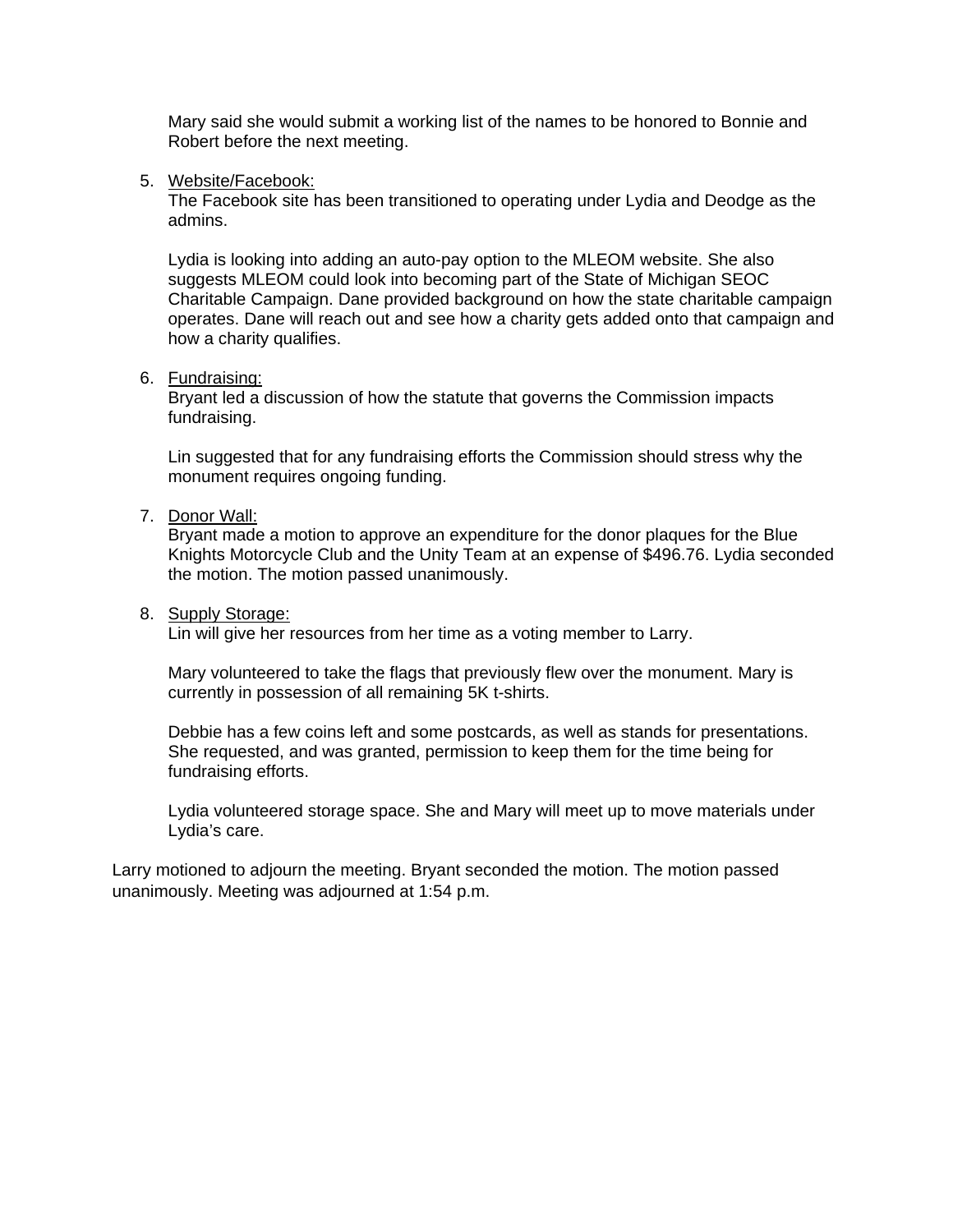\_\_\_\_\_\_\_\_\_\_\_\_\_\_\_\_\_\_\_\_\_\_\_\_\_\_\_\_\_\_\_\_\_\_\_\_\_\_\_\_\_\_\_\_\_\_\_\_\_\_\_\_\_\_\_\_\_\_\_\_\_\_\_\_\_\_\_\_\_\_\_\_\_\_\_\_

Meeting Minutes of June 3, 2021 Meeting No. 134

CALL TO ORDER: The meeting was called to order by Chairperson Larry Garner at 1:02 p.m. in a virtual Teams meeting.

Members Present: Lydia Amaya, Larry Garner, Bryant Osikowicz, Katy Sherwood, Deodge Hill and Ron Griffin

Commission Staff: Dane Hengesbach, and Georgia Shuler DTMB Representative

Guests: Debbie Swofford FOP, Lin Emmert, Mary Johnson, Joel Gordon DTMB (past project manager), and Jerry Keeder DTMB

1. Mike Sauger Update:

Mike shared that they are making progress in attempting to adapt the statute language that governs the Commission. He will share when there is more information or as changes become definite. Mike is meeting with the Governor's Office 6/3/2021. He expressed an interest in getting a date for the names to be honored.

2. Memorial Maintenance Update and Request for Maintenance Budget:

Jerry covered the responsible parties for various aspects of the memorial's maintenance as well as the maintenance and event request processes. (Events form shared at 7/8/2021 meeting and attached with minutes). For maintenance requests, Commission members can reach out to:

[dtmb-building-parking-services@michigan.gov](mailto:dtmb-building-parking-services@michigan.gov)

Jerry proposed passing a not-to-exceed maintenance budget so that maintenance requests can be processed quickly as well as regular care for the monument can be carried out. Jerry, Dane & Georgia shared information estimating annual costs.

Bryant motioned to pass an annual maintenance budget not-to-exceed 15K. Lydia seconded the motion. The motion passed unanimously.

3. Approval of the June 3, 2021 Minutes: Bryant moved to approve the minutes as is. Lydia seconded the motioned. The motion passed unanimously.

### 4. Security Camera:

Jerry presented the camera proposal with the updated quote.

Deodge made a motion to approve the expenditure with a not-to-exceed amount of \$7,300. The motion was seconded by Katy. The motion passed unanimously.

### 5. Financial Statement:

Dane shared the current statement and will make changes based on the discussions that occurred during the meeting.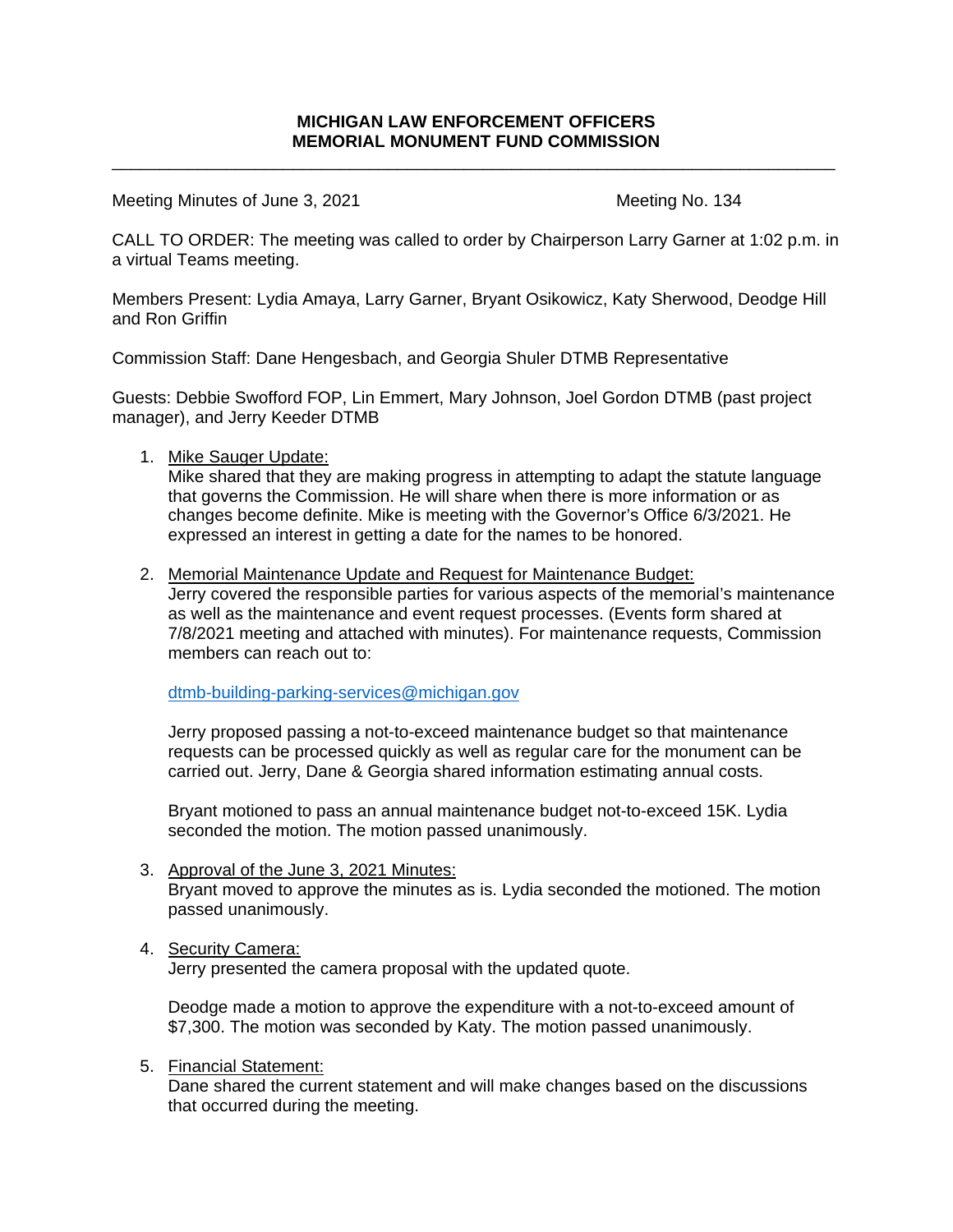### 6. Names to be Honored:

Mary went over the current list and her recommendations as well as an estimate of the cost to add the names. The estimate was shared with Commission members before the meeting and will be included with the notes. The current version is 52 names.

The names are not yet finalized and the timeline for adding them is not yet confirmed with Bonnie. In addition, Joel Gordon was the project manager when the previous names were added and the Commission does not currently have a project manager to coordinate the work. The Commission is eager to add the names and have a ceremony to honor them. After discussion, the decision was made to pass an expenditure to cover the cost so that as soon as the other details are worked out, the process to add the names can proceed without waiting for a quorum and vote.

Katy motioned to pass an expenditure to cover the addition of the names not-to-exceed 60K. Lydia seconded the motion. The motion passed unanimously.

### 7. Fundraising:

Debbie shared that as of not, the Tigers are not having the usual fundraising events this year.

### 8. Stationary:

The Commission decided to forgo a stationary order and to find an alternate, cheaper solution.

Meeting was adjourned at 4:04p.m.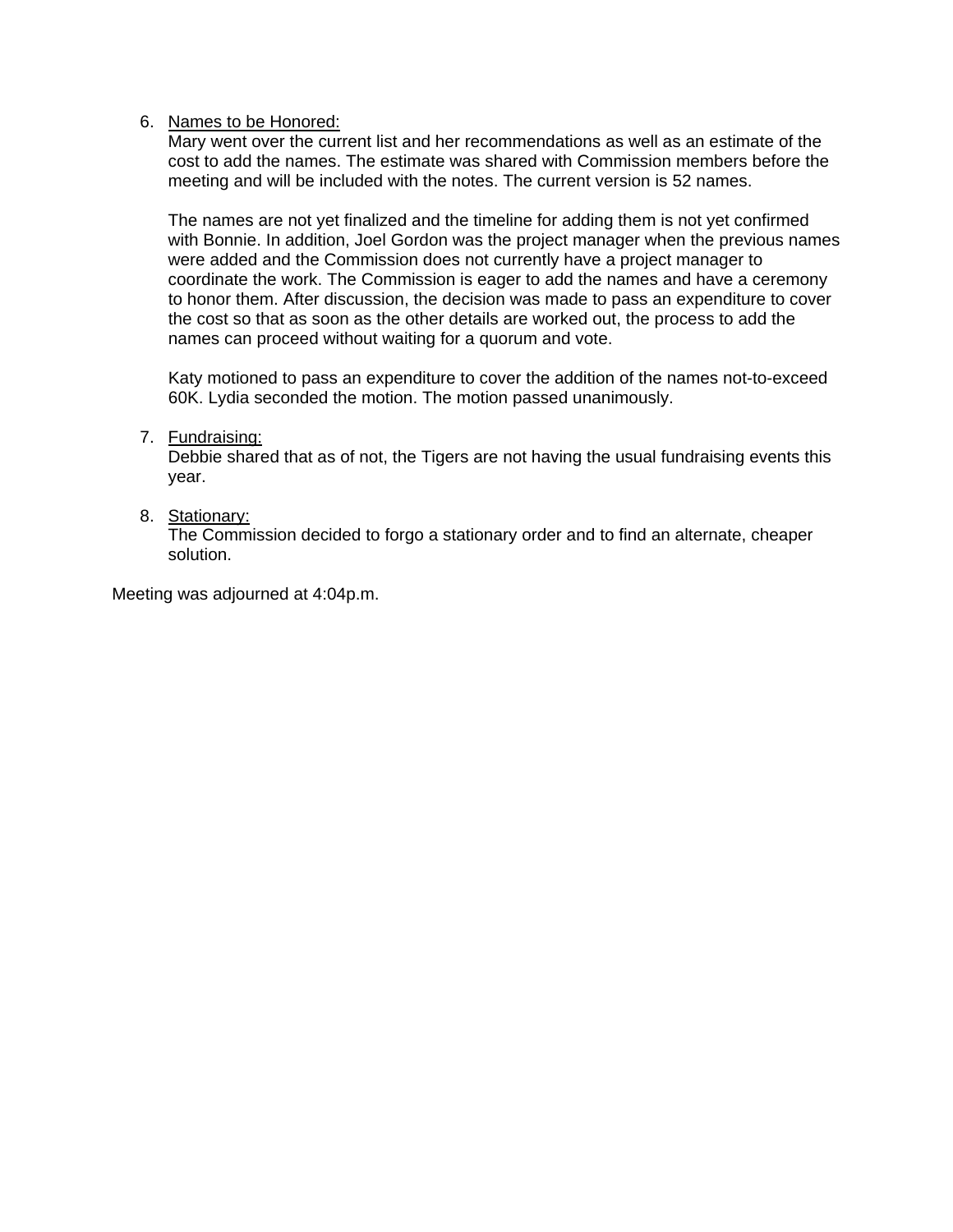\_\_\_\_\_\_\_\_\_\_\_\_\_\_\_\_\_\_\_\_\_\_\_\_\_\_\_\_\_\_\_\_\_\_\_\_\_\_\_\_\_\_\_\_\_\_\_\_\_\_\_\_\_\_\_\_\_\_\_\_\_\_\_\_\_\_\_\_\_\_\_\_\_\_\_\_

Meeting Minutes of July 8, 2021 Meeting No. 135

CALL TO ORDER: The meeting was called to order by Chairperson Larry Garner at 1:03 p.m. in a virtual Teams meeting.

Members Present: Lydia Amaya, Larry Garner, Bryant Osikowicz and Ron Griffin

Commission Staff: Georgia Shuler DTMB Representative

Guests: Brian Rendon Michigan Police Unity Team, Lin Emmert, Mary Johnson and Jerry Keeder DTMB

1. Upcoming Events:

August 14th MICOPS will have a candlelight vigil on the steps of the State of Michigan Capital to honor fallen officers. August  $15<sup>th</sup>$  the Michigan Police Unity Team will be meeting at the MLEOM monument to kick off their ride.

2. Brian Rendon:

Brian formally invited all of the MLEOM members to attend the August 15<sup>th</sup> Michigan Police Unity Team ride kickoff at the MLEOM monument.

The Commission expressed their gratitude to Brian, on behalf of the Unity Team, for all that they have done to utilize the site for its intended purpose, raise funds for the monument, and to bring awareness to the Commission's mission.

### 3. Potential October Event:

Bryant led a discussion follow up to what Mike Sauger shared at the last meeting regarding Governor Whitmer's Office expressing an interest in attending an event to honor the officers who passed from COVID-related causes this year.

Bryant asked Larry Garner to follow up with Mike Sauger and see if this is still an active interest. He also suggested that there may be appropriate and timely dates in October to honor the names.

Lin shared that there isn't normally a week in October to honor fallen officers but this year the national COPS and FOP service and adding of the names is scheduled for October 13 – 17. The candlelight vigil will be October  $14<sup>th</sup>$ , the COPS survivor conference will be the 15<sup>th</sup>, and the FOP memorial will be on the 16<sup>th</sup>.

So MLEOM would want to plan an event for before or after the time when the survivors will be honored at the national event. Lydia suggests considering the survivors travel time, perhaps 3 days or so before the national event. Bryant suggests possibly a date October  $5<sup>th</sup> - 11<sup>th</sup>$ .

Georgia offers to reach out to Caleb Buhs, who coordinated for the memorial service, and include Mike Sauger to gauge the level of interest and get prospective dates.

4. Donor Plaques/Wall: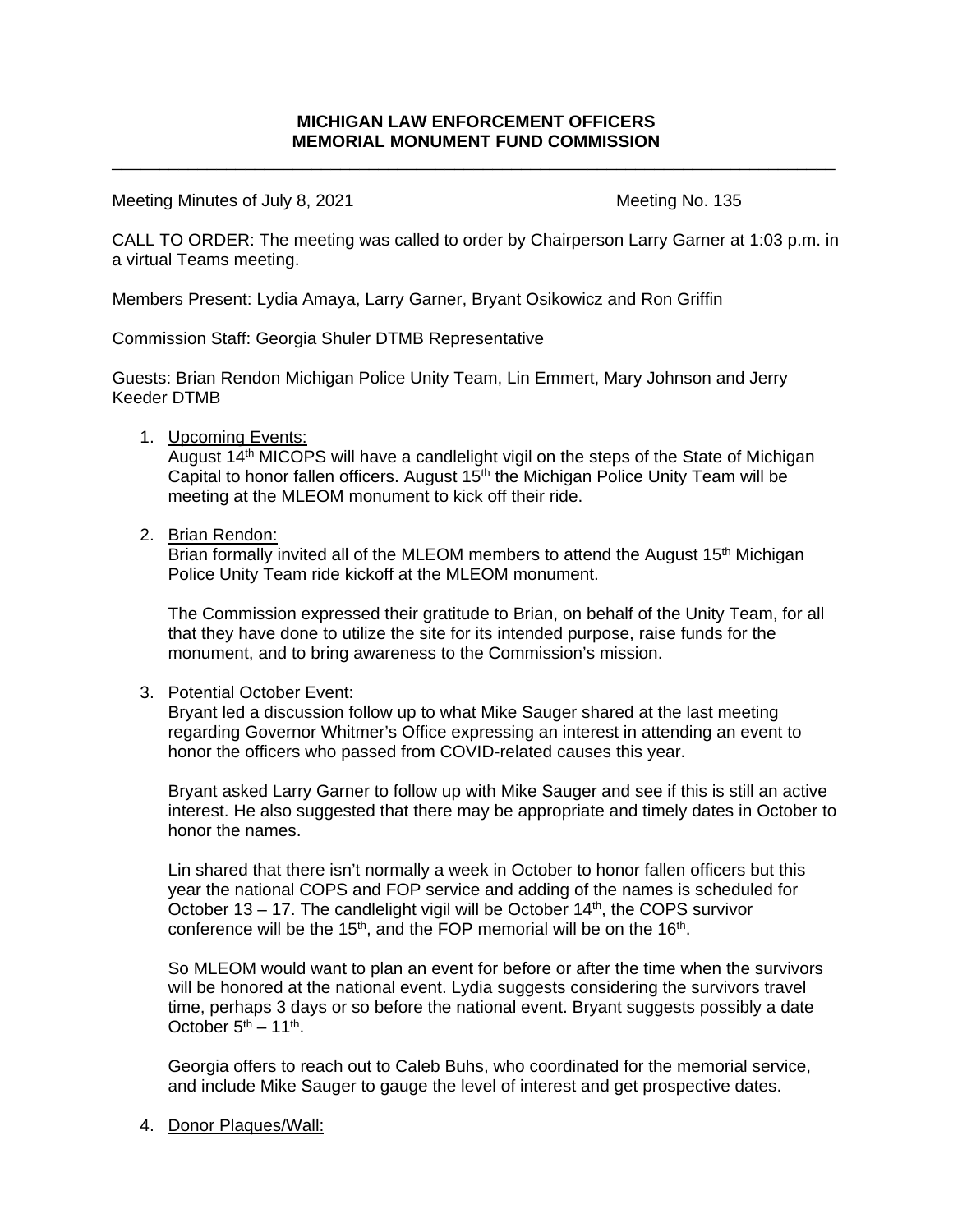Larry reached out to the company who produces the plaques for the order and sent the purchase order to Dane. Dane forwarded the purchase order to DTMB Financial Services. If there is not an update soon, Georgia will follow-up.

5. Financial Statement:

Dane was unable to attend but sent an updated statement ahead of the meeting.

6. Names to be Honored:

Mary went over the current list. Debbie forwarded additional names from national. The current total is 57.

The Commission discussed how they can go about contracting the addition of the names. Mary recommends staying with the current artist, if possible, for consistency as names will need to be continually added and as continuity of the monument is a priority. The Commission still needs a project manager to move forward on this project. Once a project manager is allocated and a timeline to add the names is established, the Commission will need to decide on a cutoff date for the names to be added.

Dane can advise on the financial paraments for future additions.

The Commission discussed if it was advisable or not to move forward on the 60K purchase while the future status of the Commission is undecided. There was a general consensus that project leadership needs to be allocated, then a timeline for the names to be added, then the Commission can decide on a cutoff date for names to be added during this construction process.

Jerry suggests working with financial services to see if we can come to an agreement on how the work will be allocated to a project manager and contactor.

The Commission will also need to identify who can manage the ceremony to honor the names. Georgia asked Jerry to clarify if this is a role a project manager might fill and he advised that in some circumstances they do but generally when the project is newly constructed, such as for a ribbon cutting.

## 7. Events at the Monument:

Jerry spoke to the importance of utilizing the event application for upcoming events. So that resources for parking, site management, restroom facilities, security, any littering, event trash removal, and the grounds, etc. are prepared to make the event successful.

Mary suggests a potential events calendar to protect against double-bookings and to assist with planning while keeping the Commission informed on activities at the site.

## 8. House Bill 4821:

Lin urged voting members to speak to their representation on behalf of the Commission's interests. Larry will follow up with Mike Sauger to see if there has been any substantial movement.

Meeting was adjourned at 2:08p.m.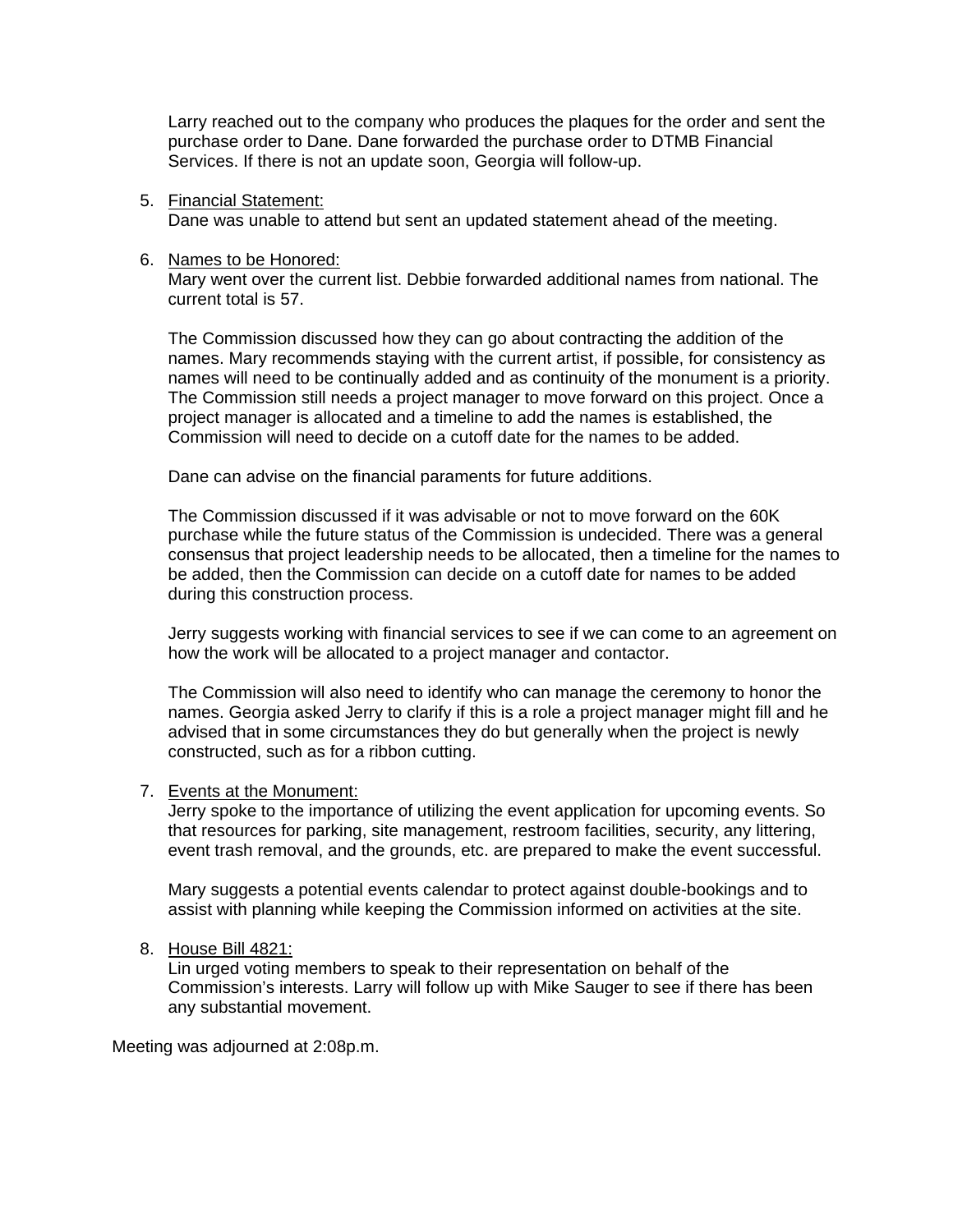\_\_\_\_\_\_\_\_\_\_\_\_\_\_\_\_\_\_\_\_\_\_\_\_\_\_\_\_\_\_\_\_\_\_\_\_\_\_\_\_\_\_\_\_\_\_\_\_\_\_\_\_\_\_\_\_\_\_\_\_\_\_\_\_\_\_\_\_\_\_\_\_\_\_\_\_

Meeting Minutes of August 5, 2021 Meeting No. 136

CALL TO ORDER: The meeting was called to order by Chairperson Larry Garner at 1:08 p.m. in the Michigan Library and Historical Center, Lake Superior Conference Room.

Members Present: Lydia Amaya, Bryant Osikowicz, and Katy Sherwood

Members via TEAMS/Virtual: Larry Garner called in from Warren, MI.

Commission Staff: Georgia Shuler, and Kerri Droste DTMB Representative

Guests: Mary Johnson, Jerry Keeder and Brent West DTMB

1. October 9<sup>th</sup> Event at the Hall of Justice:

There has been a request for the space on the lawn of the Hall of Justice (HOJ) for a National Period Action Day event on October 9th. The event hosts have not asked to utilize the MLEOM space, but as the HOJ site neighbors the monument site, the DTMB event coordinator reached out to Georgia and Jerry to have them share information about the event with the Commission and to ensure proper scheduling on that date. Georgia and Jerry discussed with the DTMB Event Coordinator ways the event conditional approval could be improved to better protect MLEOM's interests. The amended conditional event approval was shared with the voting members.

Jerry stated security will oversee the event. The event hosts were advised by the DTMB event coordinator of the intended use and respectful guidelines for the monument space. The DTMB coordinator also asked the event hosts to change the planned location for the porta-johns and speaker system, etc. to move them further away from the MLEOM Monument.

There are no conflicting events scheduled on that date at the monument.

It was discussed whether the MLEOM Commission would benefit from putting a subcommittee in place to review future event applications if the timeline for the event, fell before an upcoming Commission meeting. This is similar to how the Vietnam Veterans Memorial Park Commission functions. This merely means appointing a point of contact or two. Those present agree it would be beneficial to have a point of contact. This will be further discussed at the September meeting.

A question was raised if the MLEOM Facebook page could be linked to a scrolling calendar of events. Lydia will check with Andrew to see if this can be done.

- 2. Approval of the June 3, 2021 Minutes: Bryant moved to approve the minutes as is. Katy seconded the motioned. The motion passed unanimously.
- 3. Approval of the July 8, 2021 Minutes:

Lydia moved to approve the minutes as is. Bryant seconded the motioned. The motion passed unanimously.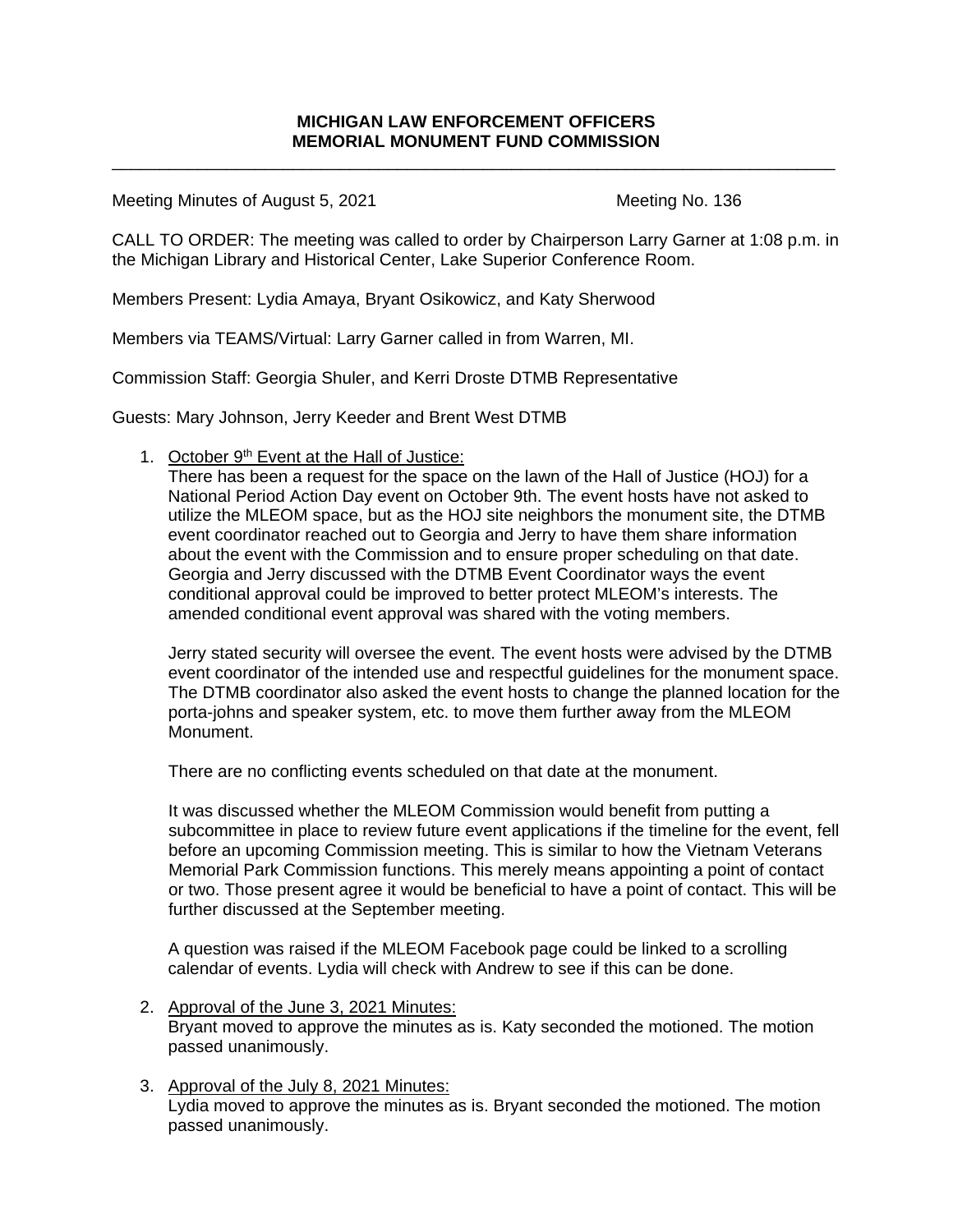### 4. Financial Statement:

Dane was unable to attend but sent an updated statement ahead of the meeting.

- Lydia inquired as to the donations listed under her name. Georgia keeps a log and the information is recorded that includes who the donation was made in memory of. Georgia will follow-up with Lydia
- Follow up to Dane will be done by Georgia/Kerri to determine why the financial report only shows Lydia's name, not in memory of (example "Mary Johnson in memory of Rick Johnson")

The Commission reviewed the current statement.

### 5. Potential Project/Adding Names Update:

Jerry from DTMB/BOD has reviewed the quote to add names. He recommended a few changes to the Commission that may increase the overall quote but will ensure a smoother transition and quality consistency for the monument and with the previously added names. The quote is expired and will need to be re-requested at the appropriate time.

The Commission voted June 3, 2021 to approve an expenditure not-to-exceed 60K for the addition of the names. The Commission is in need of a project manager to move forward with the work as well as to plot out a timeline for the project and assist with a potential service/unveiling of the new names. The timeline of the project will define the available window when the Commission can accept names to be included in this addition to the monument. Since the last meeting, it also needed to be determined whether the work would have to go out to bid or would qualify under single-source parameters.

Jerry with BOD led a discussion on these topics and how the construction season will come into play with the timeline and work. At this juncture, it looks likely that the work could qualify for selecting a single-source contractor. BOD recommends the Commission hire a professional to manage the project. There would be an increase in project costs if an architect's services are also retained.

Given that it is August (weather construction restrictions), that a contractor needs to be selected, the timeline to get a P.O. approved, project planning needs to take place, the approximate timeline for the names to be added, and that the public has not yet been provided cut off dates for when names can be submitted for current consideration—with proper lead time, BOD advises that the actual construction would have to take place in the spring with planning and contractual work starting as soon as can be accommodated now.

The Commission agrees that planning for a July unveiling is the best option. Jerry advises that to meet this prospective timeline, the Commission would need to provide DTMB with the names to be added in December of 2021.

The Commission decided to include names submitted for consideration by the public through October 15<sup>th</sup> for historical entries and December 1<sup>st</sup> for recent end of watch dates. Names will be verified with a representative agency to ensure proper spelling, end of watch date, etc. Officers being considered for inclusion will also be vetted for appropriateness for inclusion on the monument utilizing the current guidelines. Mary believes she will be able to provide the finalized list of names to the voting members in time for the Commission meeting on December 2<sup>nd</sup>, 2021. The Commission can vote to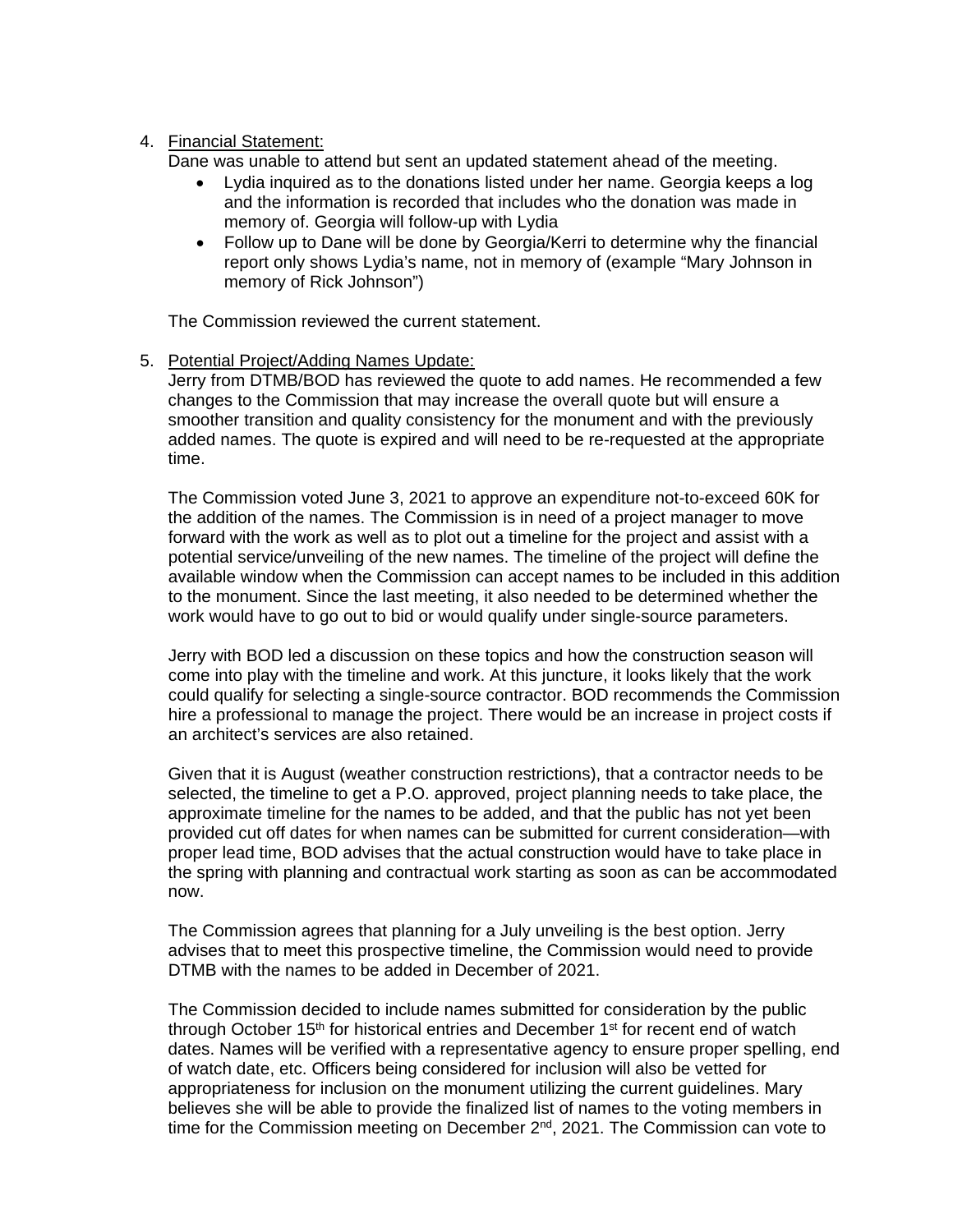approve the list of names at that time. Then they will be shared with Jerry for the next step in the process. If there are any end of watch dates between December 1<sup>st</sup>, 2021 and the end of the year, the Commission decided to consider them on a case by case basis.

DTMB BOD requested a projected number of names for inclusion, so they can begin having dialogue with potential professionals. Mary shared the current number of names.

Lydia will see to it that the website is updated with the information on name submission cut off dates.

#### 6. Potential October Event:

The Governor is not currently looking to attend an event in October. The Commission will look into extending an invitation to her office for the potential July 2022 event to honor the added names. In terms of organizing a future event of the same caliber and scale of the initial unveiling, Georgia advised the Commission to seek the assistant of a professional to plan and coordinate the event. This professional could be the same as the entity handling the name additions if this is discussed prior to drawing up a contract.

#### 7. Stationary:

Georgia was able to edit the commissioner names on the current template. DTMB Supply Chain can purchase reems of copy paper for roughly \$4 per ream that will be billed to the Commission. This option will save some money. This new template will not have the watermark on it.

Katy motioned to pass a not-to-exceed \$10 expenditure for 2 reems of paper for stationary use. Bryant seconded the motion. The motion passed unanimously.

8. Fundraising:

Lydia looking to do a walk a mile fundraiser around Halloween in Muskegon. She is working to iron out the details. 100% of the profits would come to the Commission.

#### 9. Michigan State Police Troopers Association:

Lydia was invited to the Troopers Association quarterly. Mary was honored with an award. It was suggested that Lydia or a representative of the Commission continue to join the quarterlies to update them on the MLEOM. Lydia is not sure of the next meeting date currently.

#### 10. Recognition:

Mary noted that David Milling did not have a good professional picture of the project, suggesting gift for David Milling and/or Bonnie Greenspoon as a thank you since their contract has been closed. In recognition of the work they have done for the Commission.

Meeting was adjourned at 3:07p.m.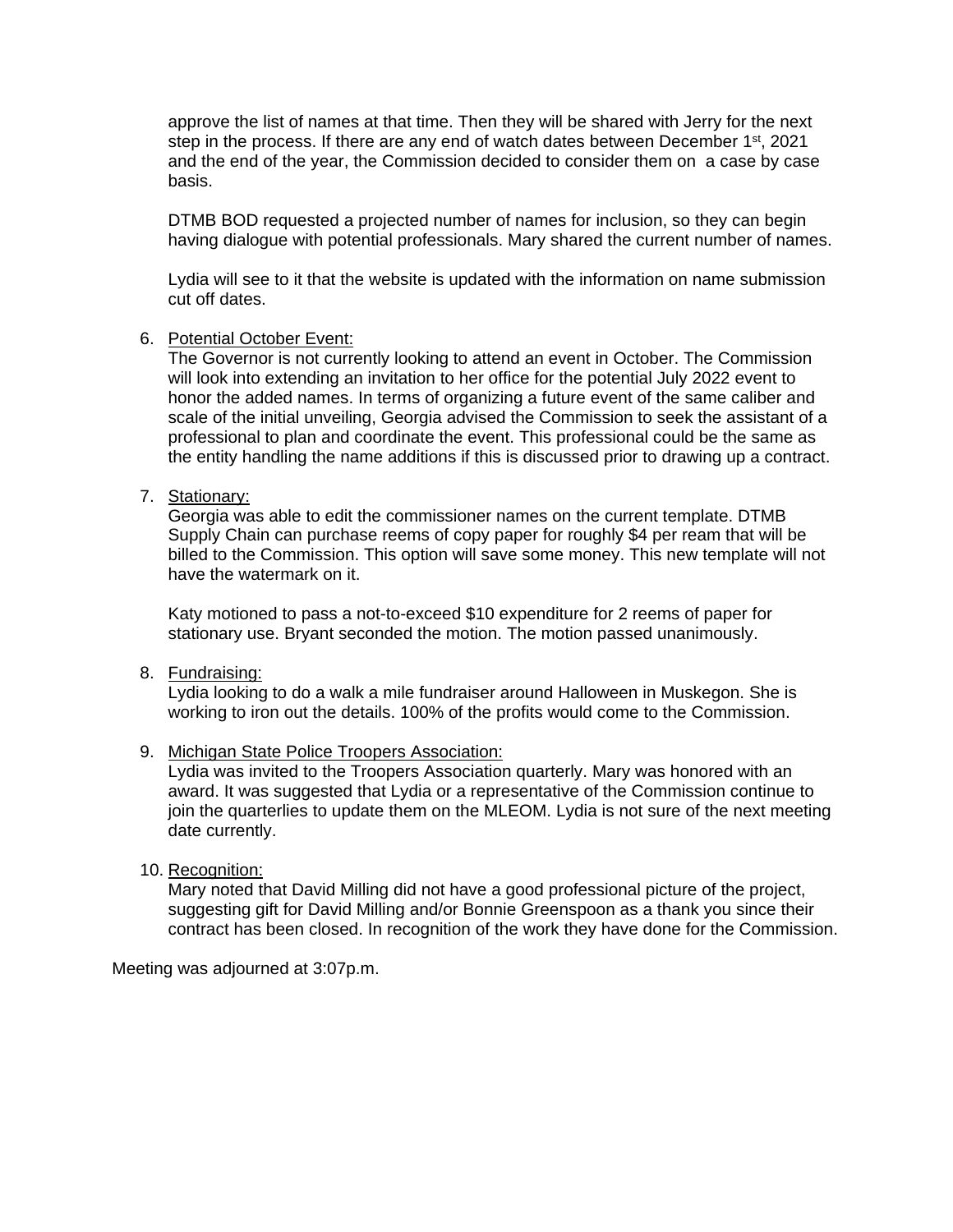\_\_\_\_\_\_\_\_\_\_\_\_\_\_\_\_\_\_\_\_\_\_\_\_\_\_\_\_\_\_\_\_\_\_\_\_\_\_\_\_\_\_\_\_\_\_\_\_\_\_\_\_\_\_\_\_\_\_\_\_\_\_\_\_\_\_\_\_\_\_

Meeting Minutes of September 2, 2021 Meeting No. 136

CALL TO ORDER: The meeting was called to order by Chairperson Larry Garner at 1:15 p.m.

Members Present: Larry Garner, Lydia Amaya, Bryant Osikowicz, and Katy Sherwood

Commission Staff: Georgia Shuler, and Kerri Droste DTMB Representatives

Guests: Debbie Swofford

1. Approval of the August 5, 2021, Minutes: Bryant moved to approve the minutes as presented. Katy seconded the motion. The motion passed unanimously.

# 2. Financial Statement:

Dane was unable to attend but sent an updated statement ahead of the meeting. Bryant posted a question regarding the DTMB fee and whether this is this a new line item this month and whether this had been paid.

• Kerri confirmed with Finance that this item is for the fees from DTMB Design and Construction for managing the construction project and has been paid in full.

Lydia inquired as to the total amount donated in memory of her husband.

• Larry volunteered to review the donations attributed to specific names (see agenda item #6 Donor Wall Inclusion).

Tennyson heart – donation in March. Question was asked regarding how long the Commission would receive benefits from this.

• Who on the Commission knows the details of this? Bryant moved to approve the August Financial report as presented. Lydia seconded the motion. All in favor. Motion carried.

# 3. Website Officer Inclusion Language/Interpretation

The information on the website needs to be clear and accurate. Mary and Lydia formatted and submitted a copy of the language to Georgia and Bryant. Georgia had questions in relation to referencing the statute. Georgia to provide Bryant the information, and he will review. Bryant indicated he will draft the verbiage and will provide it to Lydia. Bryant may also solicit some help from their office Legislative Liaison. Officer Michael Krol (a Michigan native) of the Dallas, Texas Police Department, is one example given of being a Michigan native vs. working in the State of Michigan (Officer Krol was shot and killed in the line of duty in Dallas).

4. Event Subcommittee Discussion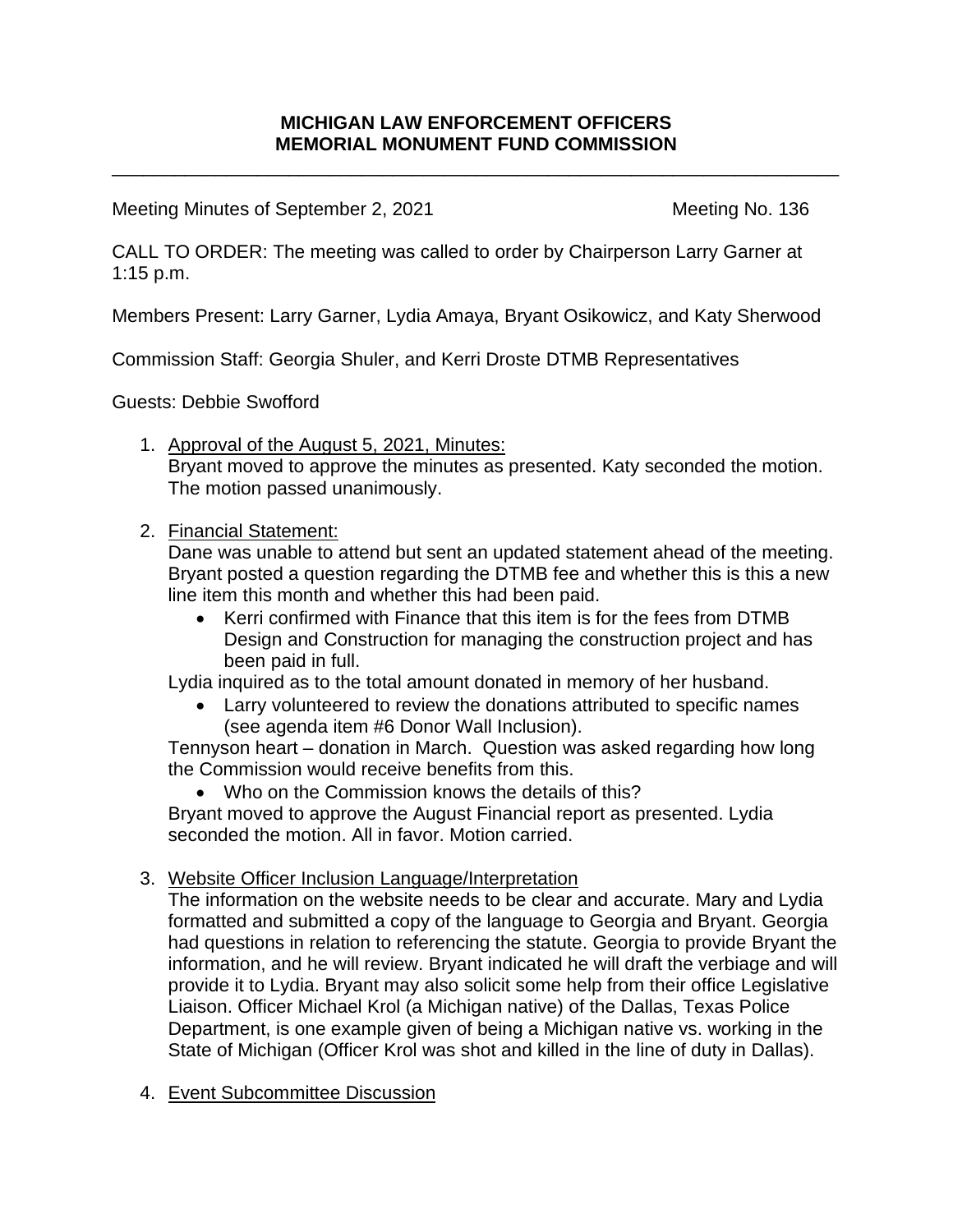Bryant motioned to designate the Commission Chair and Co-Chair to serve as points of contact to review event applications that come through DTMB requesting events be held on/near the MLEOM Monument. Lydia seconded the motion. The motion passed unanimously.

# 5. Walk a Mile Halloween Style

This event was held for the first-time last year with this being the second annual. This is a dress up walk a mile event around downtown Muskegon. Anticipated \$25 registration and 100% of the proceeds will go to MLEOM. Lydia will be filling out the application for the event and has been informed the city will allow this event to happen free of charge with no fee's owed to the city for the application. The date is scheduled for Sunday, October  $24<sup>th</sup>$  from 1:00pm – 3:00pm. Lydia will investigate registration options. Lydia may have some expenses related to door prizes, medals, etc. Question: what is the best way for the Commission to receive these proceeds?

- Donations can be made through MLEOM website.
- Checks can be provided to Lydia made out to MLEOM (this will help Lydia in knowing who registered for the event.

Eventbright was used last year as the registration system. Eventbright charges a percentage-based fee which is minimal. Lydia will provide an update at the October meeting.

# 6. Donor Wall Inclusion

Georgia did an analysis back to 2004 in efforts to determine donations as attributed to specific names. This analysis covered the period from 2004 - 2019. Going forward this task should be handled by a Commission/voting member. Larry graciously volunteered to take this task over.

# 7. DTMB Support

Kerri Droste (DTMB) announced that this is Georgia Shuler's last meeting supporting the Commission on behalf of DTMB. Georgia's responsibilities will be transitioning back to Kerri Droste who provided support to the Commission prior to Georgia. Thank you went to Georgia for a job well done!

# 8. Open Discussion

Mary advised (via email) that Kalamazoo Deputy Ryan J. Proxmire and Branch County Sherrif's Deputy Kevin Kokinis, will need to be added as names under consideration for addition to the sentinels.

Mike Sauger emailed the Commission information on two bills introduced by Senator LaSata. One allows for residents to donate to MLEOMF on their tax returns (SB 625) and another (SB 626) adds 2 additional seats to the Commission, one selected by the Speaker of the House, and one selected by the Senate Majority Leader. Questions pertaining to these bills should be directed to Senator LaSata's office.

# Meeting was adjourned at 2:09 p.m.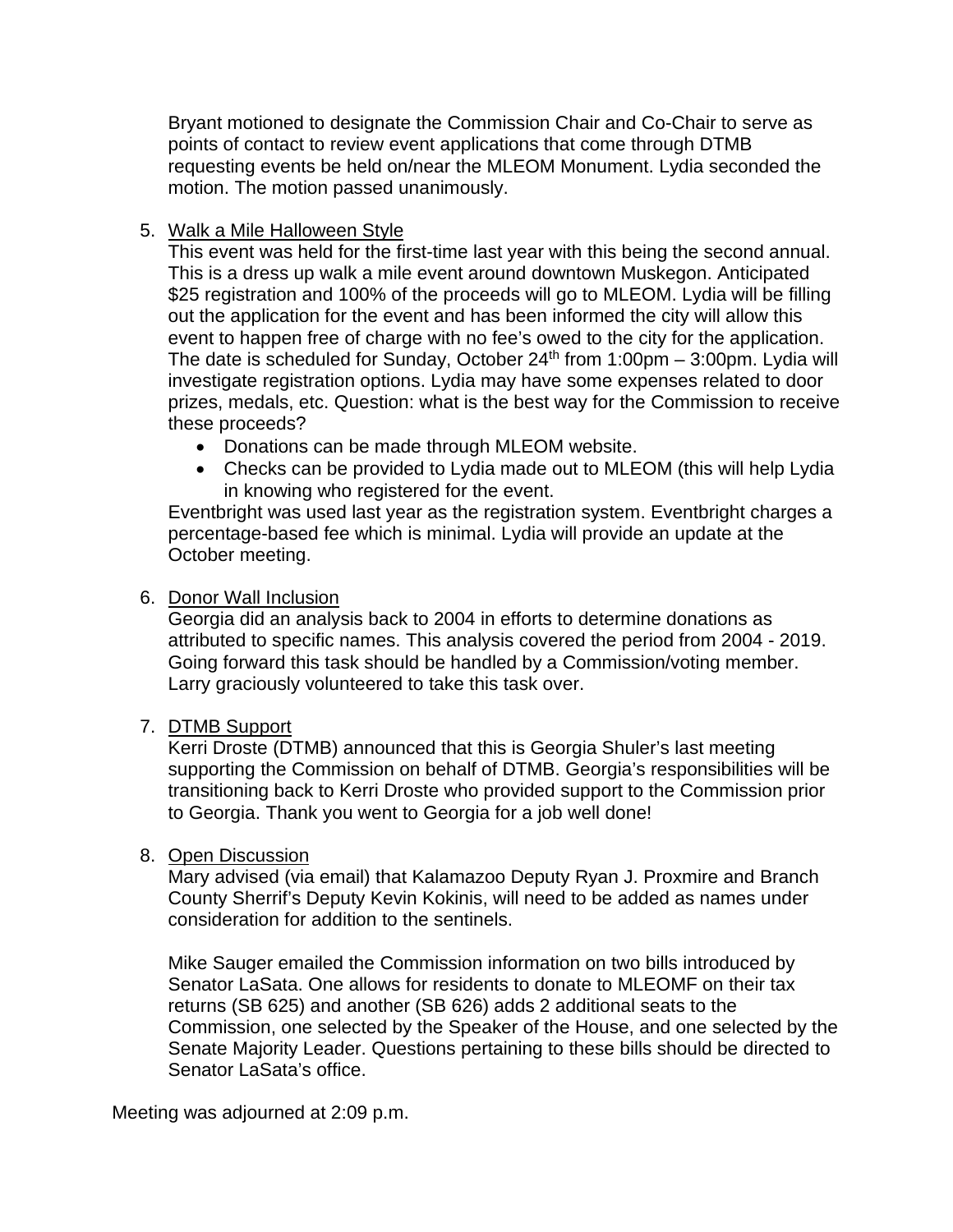\_\_\_\_\_\_\_\_\_\_\_\_\_\_\_\_\_\_\_\_\_\_\_\_\_\_\_\_\_\_\_\_\_\_\_\_\_\_\_\_\_\_\_\_\_\_\_\_\_\_\_\_\_\_\_\_\_\_\_\_\_\_\_\_\_\_\_\_\_\_

Meeting Minutes of November 4, 2021 Meeting No. 137

CALL TO ORDER: The meeting was called to order by Chairperson Larry Garner at 1:10 p.m.

Members Present: Larry Garner, Lydia Amaya, Bryant Osikowicz, and Deodge Hill (virtual)

Commission Staff: Georgia Shuler, Jerry Keeder, and Mary Johnson (virtual)

Guests: Debbie Swofford and Niki Tefft of BOD

1. List of Officers to be Honored:

Mary verified a couple agency and fallen officer items that were awaiting verification. Due to COVID, there have been some newer names submitted for consideration. Debbie brought another two line of duty deaths, David Cook and Earl Avery, to the commission's attention. Earl Avery from Livingston County with an EOW date of 4/5/2021 has already been approved for the inclusion on the national monument.

Another name for consideration, Eric West, needs to be verified with his agency before potential inclusion.

Mary reminded voting members that DTMB had asked for a finalized list by 11/15/2021 in order to hit the target date of a name unveiling ceremony in July.

Bryant asked Jerry if it would still be feasible to have a ceremony in July if the commission could get Jerry a final and complete list of names by 1/1/2022. Jerry plans to move the project process forward with the drafted list.

MLEOM would need to contact the agencies of any still unverified names. Mary said she can follow up unless a voting member is able to do so.

Darrian M Young was denied for the national monument. The commission discussed her potential inclusion and possible hindrances with including any names not approved for the national monument. Discussion about her inclusion will continue.

- 2. Approval of the August 5, 2021, Minutes: Bryant made a motion to approve the minutes as is. Lydia seconded the motion. The motion passed unanimously.
- 3. Financial Statement: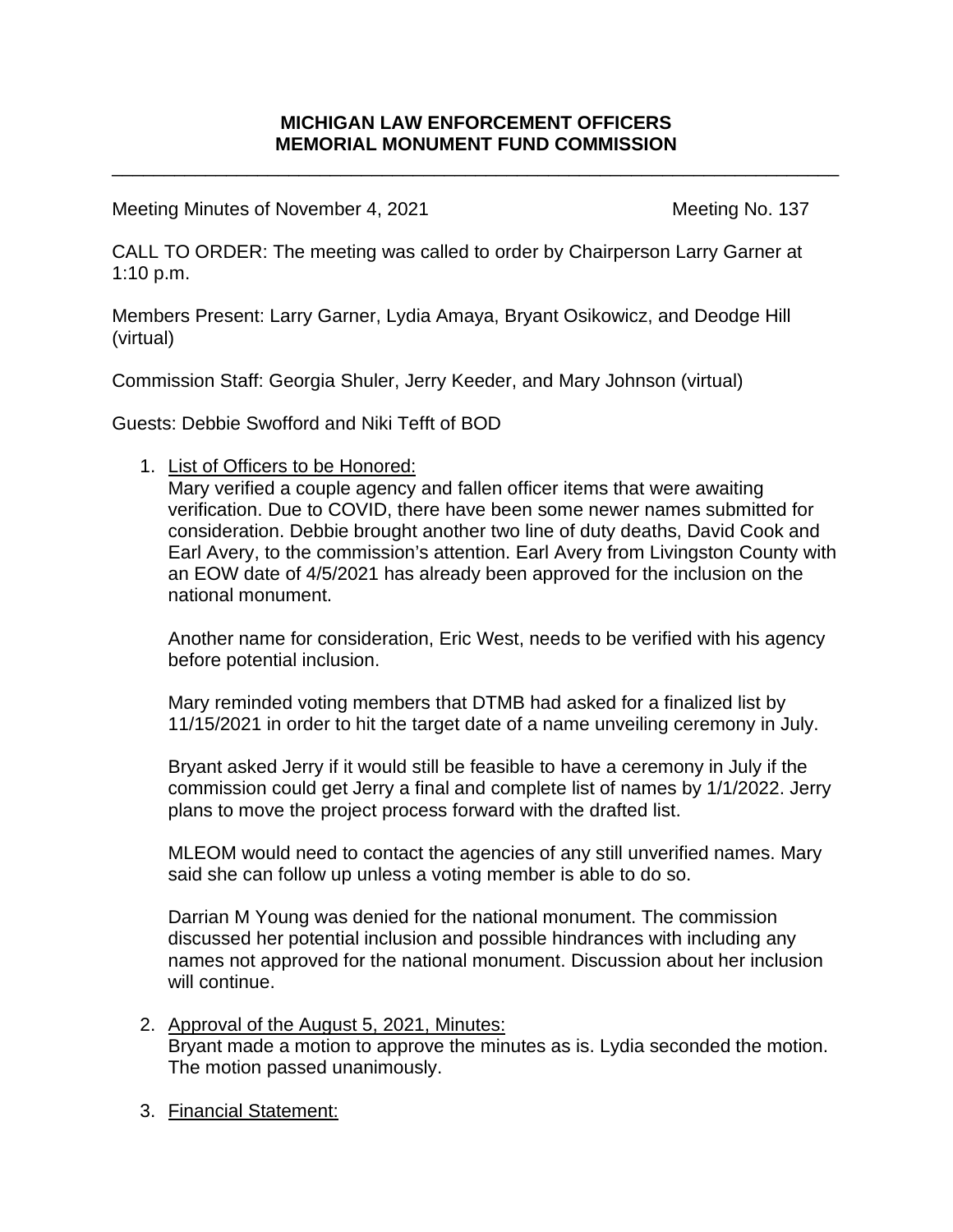Dane sent the financial statement electronically prior to the meeting. The voting members reviewed the financial statement. Bryant made a motion to approve the statement. Lydia seconded the motion. The motion passed unanimously.

## 4. Meetings Schedule:

Larry suggested changing up the frequency of meetings for next year to bimonthly in the hopes that having less frequent meetings will help voting members prioritize attendance and make it easier to achieve a quorum.

If the commission is unable to get a quorum next month, the attending voting members suggested they plan to hold a special meeting to ensure the final list of names is approved for Jerry before 1/1/2022.

All members expressed interest in changing the schedule.

Larry asked voting members if they would prefer an alternate date and time but ultimately commission decided to keep these aspects as is. Bryant motioned that the commission start meeting bi-monthly in 2022 with a January meeting to kick off the year. Lydia seconded the motion. The motion was unanimously approved.

## 5. Panels/Sponsorship:

Larry shared that the new sponsorship panels are now in place on the monument.

# 6. Funding Allotment – LEO \$500K

Bryant led a discussion of the funding that was recently allocated for the commission. Many details have yet to be clarified as to any spending stipulations and when the funs will be released to the commission.

Bryant will reach out to Dane for more information and cc Georgia.

## 7. Tennyson Heart Jewelry:

No clarity on the parameters of this fundraising opportunity as of yet. Debbie will follow up.

8. Website Contact/Point Person Using .Gov Email:

As part of compliance with the Open Meetings Act, it is advisable that the commission have a central email address contact to reach all voting members. Andrew Belanger with DTMB Communications strongly recommended it be a .gov email address. Bryant volunteered to work with Andrew to set up and keep track of email inquires for that address.

# 9. Walk a Mile Halloween Style:

This was the second annual occurrence of this fundraiser. At the time of this meeting Lydia raised \$1,140 for the monument. Some participants found the website confusing to utilize. Lydia said the majority of the donations came via cash or check.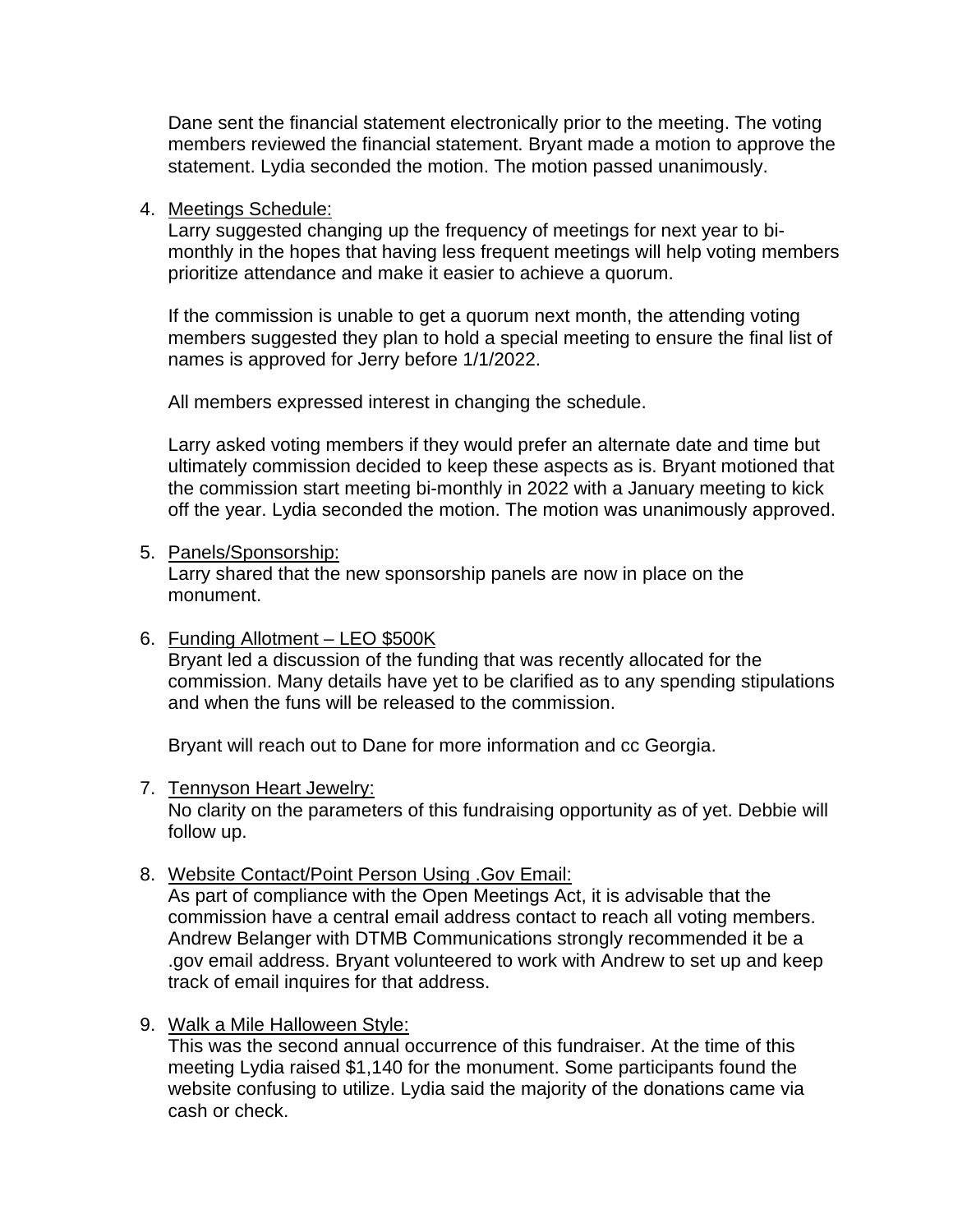Deodge offered to assist Lydia with the walk next year.

A motion was made by Bryant to adjourn. Lydia seconded the motion. The motion passed unanimously.

Meeting was adjourned at 2:09 p.m.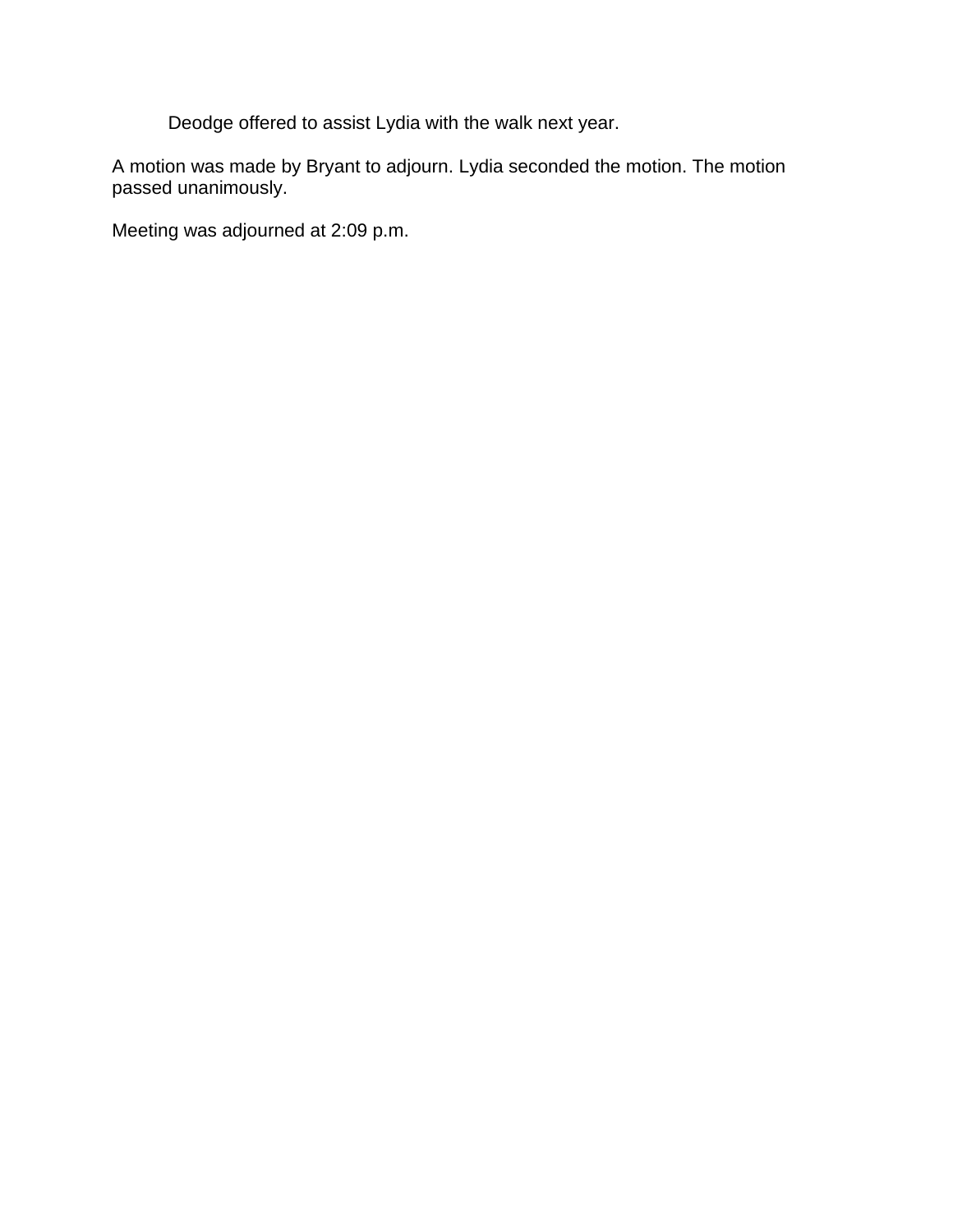\_\_\_\_\_\_\_\_\_\_\_\_\_\_\_\_\_\_\_\_\_\_\_\_\_\_\_\_\_\_\_\_\_\_\_\_\_\_\_\_\_\_\_\_\_\_\_\_\_\_\_\_\_\_\_\_\_\_\_\_\_\_\_\_\_\_\_\_\_\_

Meeting Minutes of December 2, 2021 Meeting No. 138

CALL TO ORDER: The meeting was called to order by Bryant Osikowicz at 1:15 p.m.

Members Present: In person- Bryant Osikowicz, Katy Sherwood and Virtual- Lydia Amaya, Ron Griffin and Deodge Hill

Commission Staff: Niki Tefft, Kerri Droste, Jerry Keeder, Brent West, Mary Johnson

Guests: none

# 1. Review of Minutes:

Lydia provided correction of Walk A Mile fundraiser total. Motion by Ron to approve with update to Lydia's Walk A Mile fundraiser total. Lydia seconded the motion. The motion passed unanimously.

# 2. Financial Statement:

Dane sent the financial statement electronically prior to the meeting. The voting members reviewed the financial statement. Bryant asked about the \$500K funding allotment and Dane will investigate how it came in or if there are any restrictions. Motion by Bryant to approve the statement. Lydia seconded the motion. The motion passed unanimously.

Bryant & Jerry discussed the amount allotted for names- Katy motioned to increase from \$60K to \$70K. Deodge seconded the motion. Motion passed unanimously.

Lydia asked about holding a memorial dedication fund for future (2019 was \$7500). Discussion will continue later.

Dane mentioned a line on the financial statement that was a total amount since credit card payments are not broken down into individual names. He will investigate. Lydia stated that \$75 could be her daughter's donation since she received a receipt, but it was generic.

# 3. Naming- Legislative Requirements (NLEOM)

Original list started with 63 names and 5 names were removed as questionable. Bryant asked how many of the removed 5 names were EOW in 2020. Mary provided 2 names in 2020.

Darrian Young EOW 6/4/2020– special deputy, on duty, animal control (not accepted by NLEOM) is still being discussed. After removing questionable names, list is now at 58 (59 if Young is added).